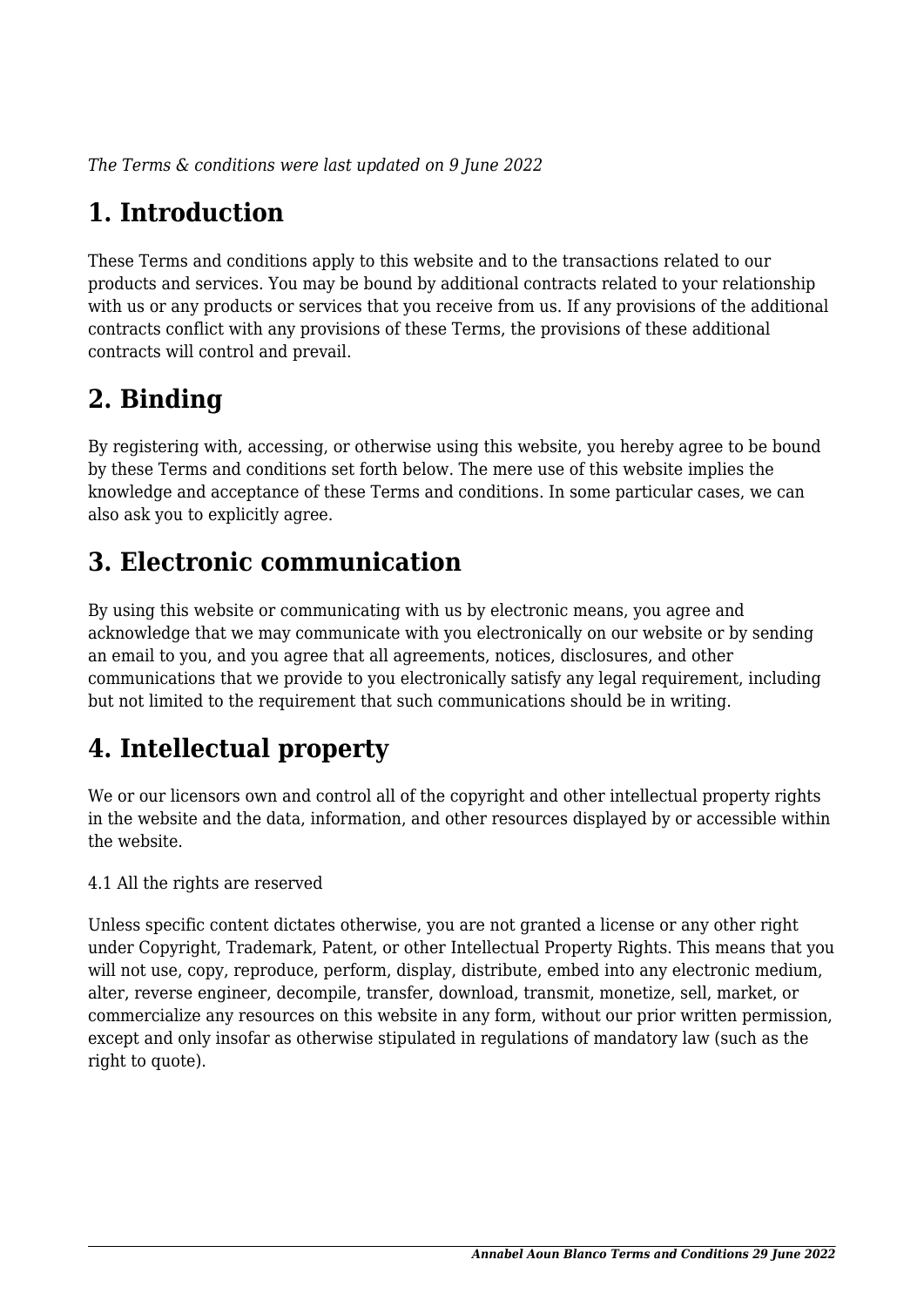# **5. Third-party property**

Our website may include hyperlinks or other references to other party's websites. We do not monitor or review the content of other party's websites which are linked to from this website. Products or services offered by other websites shall be subject to the applicable Terms and Conditions of those third parties. Opinions expressed or material appearing on those websites are not necessarily shared or endorsed by us.

We will not be responsible for any privacy practices or content of these sites. You bear all risks associated with the use of these websites and any related third-party services. We will not accept any responsibility for any loss or damage in whatever manner, however caused, resulting from your disclosure to third parties of personal information.

#### **6. Responsible use**

By visiting our website, you agree to use it only for the purposes intended and as permitted by these Terms, any additional contracts with us, and applicable laws, regulations, and generally accepted online practices and industry guidelines. You must not use our website or services to use, publish or distribute any material which consists of (or is linked to) malicious computer software; use data collected from our website for any direct marketing activity, or conduct any systematic or automated data collection activities on or in relation to our website.

Engaging in any activity that causes, or may cause, damage to the website or that interferes with the performance, availability, or accessibility of the website is strictly prohibited.

### **7. Idea submission**

Do not submit any ideas, inventions, works of authorship, or other information that can be considered your own intellectual property that you would like to present to us unless we have first signed an agreement regarding the intellectual property or a non-disclosure agreement. If you disclose it to us absent such written agreement, you grant to us a worldwide, irrevocable, non-exclusive, royalty-free license to use, reproduce, store, adapt, publish, translate and distribute your content in any existing or future media.

### **8. Termination of use**

We may, in our sole discretion, at any time modify or discontinue access to, temporarily or permanently, the website or any Service thereon. You agree that we will not be liable to you or any third party for any such modification, suspension or discontinuance of your access to, or use of, the website or any content that you may have shared on the website. You will not be entitled to any compensation or other payment, even if certain features, settings, and/or any Content you have contributed or have come to rely on, are permanently lost. You must not circumvent or bypass, or attempt to circumvent or bypass, any access restriction measures on our website.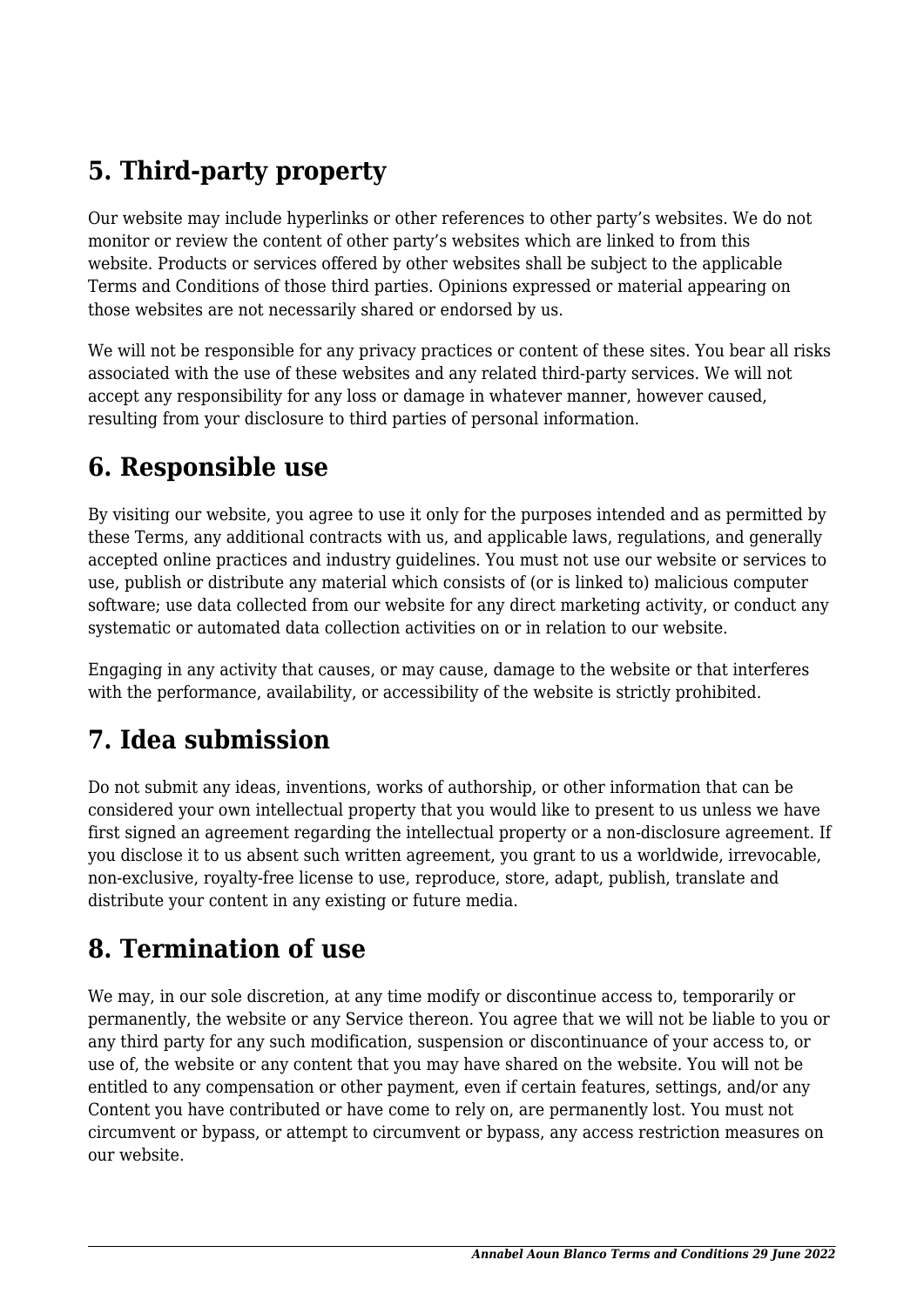### **9. Warranties and liability**

Nothing in this section will limit or exclude any warranty implied by law that it would be unlawful to limit or to exclude. This website and all content on the website are provided on an "as is" and "as available" basis and may include inaccuracies or typographical errors. We expressly disclaim all warranties of any kind, whether express or implied, as to the availability, accuracy, or completeness of the Content. We make no warranty that:

- this website or our content will meet your requirements;
- this website will be available on an uninterrupted, timely, secure, or error-free basis.

Nothing on this website constitutes or is meant to constitute, legal, financial or medical advice of any kind. If you require advice you should consult an appropriate professional.

The following provisions of this section will apply to the maximum extent permitted by applicable law and will not limit or exclude our liability in respect of any matter which it would be unlawful or illegal for us to limit or to exclude our liability. In no event will we be liable for any direct or indirect damages (including any damages for loss of profits or revenue, loss or corruption of data, software or database, or loss of or harm to property or data) incurred by you or any third party, arising from your access to, or use of, our website.

Except to the extent any additional contract expressly states otherwise, our maximum liability to you for all damages arising out of or related to the website or any products and services marketed or sold through the website, regardless of the form of legal action that imposes liability (whether in contract, equity, negligence, intended conduct, tort or otherwise) will be limited to the total price that you paid to us to purchase such products or services or use the website. Such limit will apply in the aggregate to all of your claims, actions and causes of action of every kind and nature.

### **10. Privacy**

To access our website and/or services, you may be required to provide certain information about yourself as part of the registration process. You agree that any information you provide will always be accurate, correct, and up to date.

We have developed a policy to address any privacy concerns you may have. For more information, please see our **Privacy Statement** and our [Cookie Policy](https://2022.annabelaounblanco.com/mentions-legales/).

### **11. Export restrictions / Legal compliance**

Access to the website from territories or countries where the Content or purchase of the products or Services sold on the website is illegal is prohibited. You may not use this website in violation of export laws and regulations of France.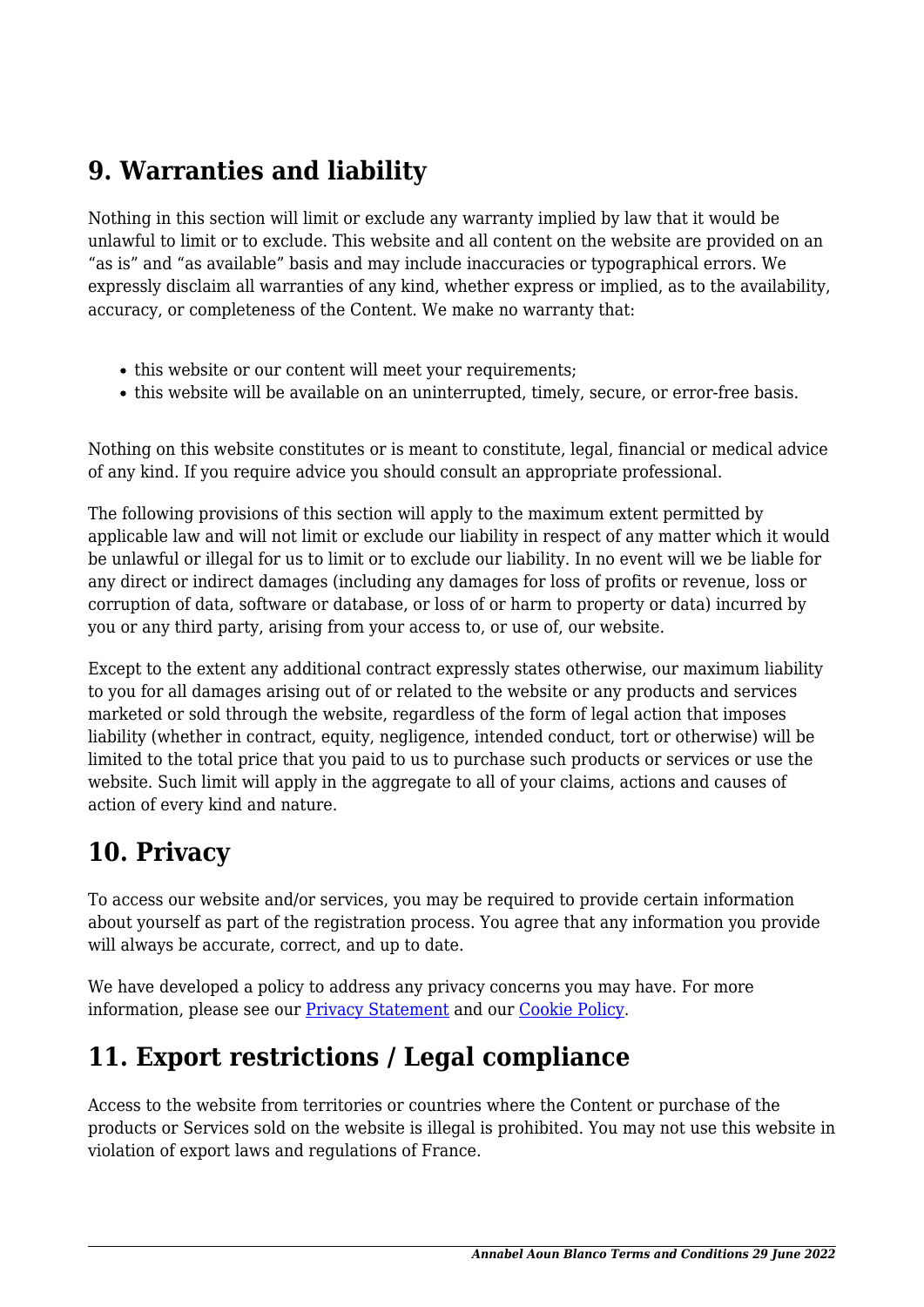### **12. Assignment**

You may not assign, transfer or sub-contract any of your rights and/or obligations under these Terms and conditions, in whole or in part, to any third party without our prior written consent. Any purported assignment in violation of this Section will be null and void.

#### **13. Breaches of these Terms and conditions**

Without prejudice to our other rights under these Terms and Conditions, if you breach these Terms and Conditions in any way, we may take such action as we deem appropriate to deal with the breach, including temporarily or permanently suspending your access to the website, contacting your internet service provider to request that they block your access to the website, and/or commence legal action against you.

# **14. Indemnification**

You agree to indemnify, defend and hold us harmless, from and against any and all claims, liabilities, damages, losses and expenses, relating to your violation of these Terms and conditions, and applicable laws, including intellectual property rights and privacy rights. You will promptly reimburse us for our damages, losses, costs and expenses relating to or arising out of such claims.

### **15. Waiver**

Failure to enforce any of the provisions set out in these Terms and Conditions and any Agreement, or failure to exercise any option to terminate, shall not be construed as waiver of such provisions and shall not affect the validity of these Terms and Conditions or of any Agreement or any part thereof, or the right thereafter to enforce each and every provision.

### **16. Language**

These Terms and Conditions will be interpreted and construed exclusively in English. All notices and correspondence will be written exclusively in that language.

#### **17. Entire agreement**

These Terms and Conditions, together with our privacy statement and [cookie policy,](https://2022.annabelaounblanco.com/mentions-legales/) constitute the entire agreement between you and Annabel Aoun Blanco in relation to your use of this website.